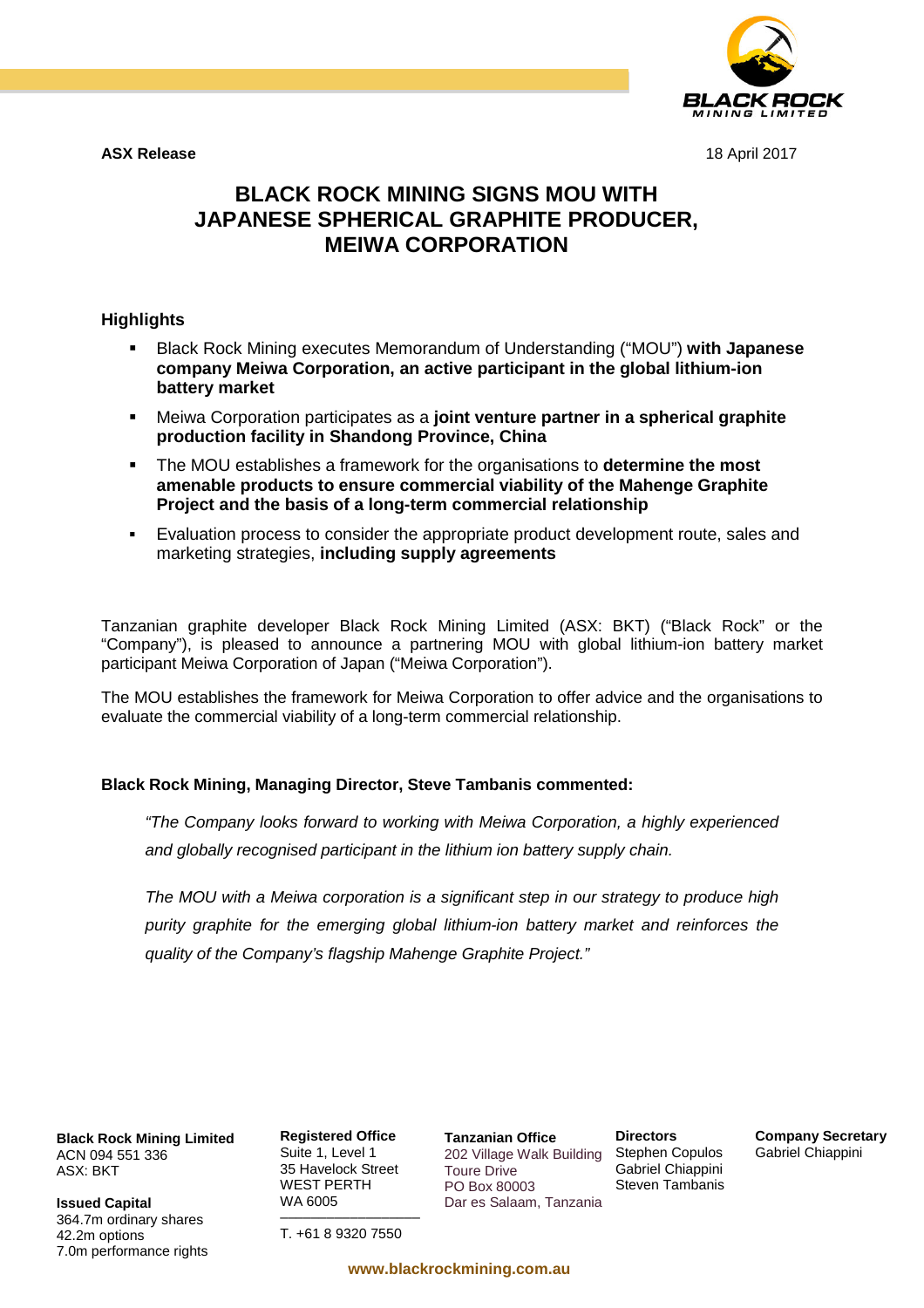

## **Key Terms of Memorandum of Understanding**

The MOU establishes a framework for the organisations to work together to:

- 1. Determine appropriate development routes, sales and marketing strategies;
- 2. Evaluate the commercial viability of a long-term business relationship including the appropriate products to produce, market opportunities and other items relevant to the construction and operation of the Mahenge Graphite Mine; and
- 3. Discuss a variety of pricing options that would provide for the sale of products by Black Rock to Meiwa Corporation, including a sales and marketing agreement, a supply agreement or an option agreement once the project has proven its feasibility.

#### **About Meiwa Corporation of Japan**

Meiwa Corporation of Japan is a listed Japanese trading house that was established in 1947. It is involved in numerous businesses, including chemicals, plastics, construction materials, fuel, machinery and metals.

In 2010 Meiwa Corporation became a joint venture partner in a spherical graphite production facility in Shandong Province, China.

**For more information:**

| Steve Tambanis<br><b>Managing Director</b> | Gabriel Chiappini<br><b>Director</b> | Simon Hinsley<br><b>Investor Relations</b> |
|--------------------------------------------|--------------------------------------|--------------------------------------------|
| Ph: + 61 407 689 231                       | Ph: +61 417 717 480                  | Ph: +61 401 809 653                        |
|                                            |                                      | simon@nwrcommunications.com.au             |